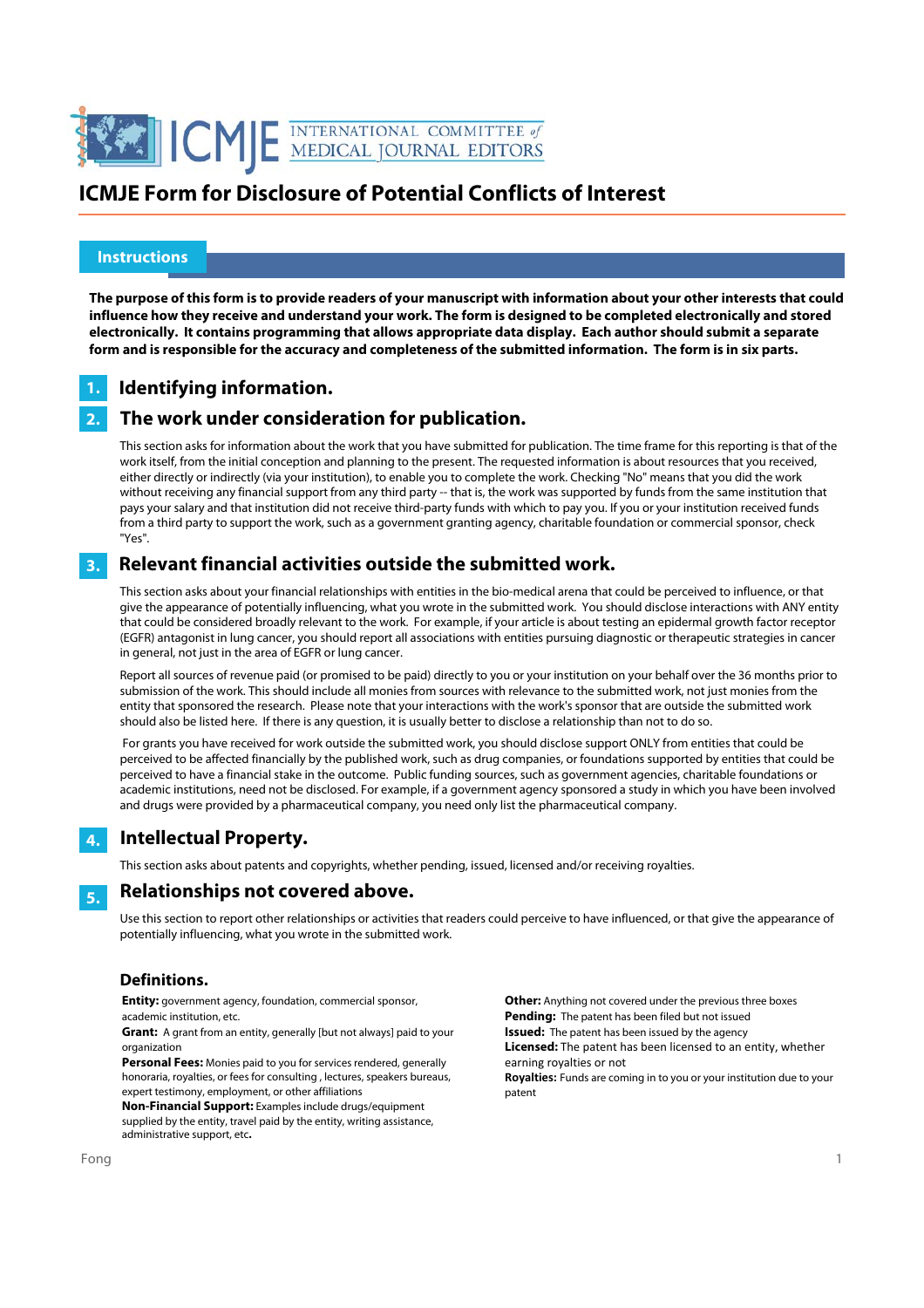

| <b>Section 1.</b>                      | <b>Identifying Information</b>                    |                                |                                              |
|----------------------------------------|---------------------------------------------------|--------------------------------|----------------------------------------------|
| 1. Given Name (First Name)<br>Chun Yew |                                                   | 2. Surname (Last Name)<br>Fong | 3. Date<br>21-August-2014                    |
| 4. Are you the corresponding author?   |                                                   | $\mathbf{v}$ No<br>Yes         | Corresponding Author's Name<br>Mark A Dawson |
| 5. Manuscript Title                    | Epigenetics in the hematological malignancies     |                                |                                              |
| HAEMATOL/2013/092007                   | 6. Manuscript Identifying Number (if you know it) |                                |                                              |

## **The Work Under Consideration for Publication**

Did you or your institution **at any time** receive payment or services from a third party (government, commercial, private foundation, etc.) for any aspect of the submitted work (including but not limited to grants, data monitoring board, study design, manuscript preparation, statistical analysis, etc.)?

Are there any relevant conflicts of interest?  $\boxed{\mathbf{v}}$  Yes  $\boxed{\phantom{0}}$  No

If yes, please fill out the appropriate information below. If you have more than one entity press the "ADD" button to add a row. Excess rows can be removed by pressing the "X" button.

| <b>Name of Institution/Company</b>                  | Fees <sup>:</sup> | Grant? Personal Non-Financial Other?<br>Support <sup>:</sup> | <b>Comments</b> |  |
|-----------------------------------------------------|-------------------|--------------------------------------------------------------|-----------------|--|
| Leukaemia foundation of Australia                   |                   |                                                              |                 |  |
| Haematology Society of Australia and New<br>Zealand |                   |                                                              |                 |  |
| Royal Australasian College of Physicians            |                   |                                                              |                 |  |

## **Relevant financial activities outside the submitted work. Section 3. Propendition 3. Propendity**

Place a check in the appropriate boxes in the table to indicate whether you have financial relationships (regardless of amount of compensation) with entities as described in the instructions. Use one line for each entity; add as many lines as you need by clicking the "Add +" box. You should report relationships that were **present during the 36 months prior to publication**.

Are there any relevant conflicts of interest?  $\Box$  Yes  $\Box$  No

## **Intellectual Property -- Patents & Copyrights Section 4.**

Do you have any patents, whether planned, pending or issued, broadly relevant to the work?  $\Box$  Yes  $\Box$  No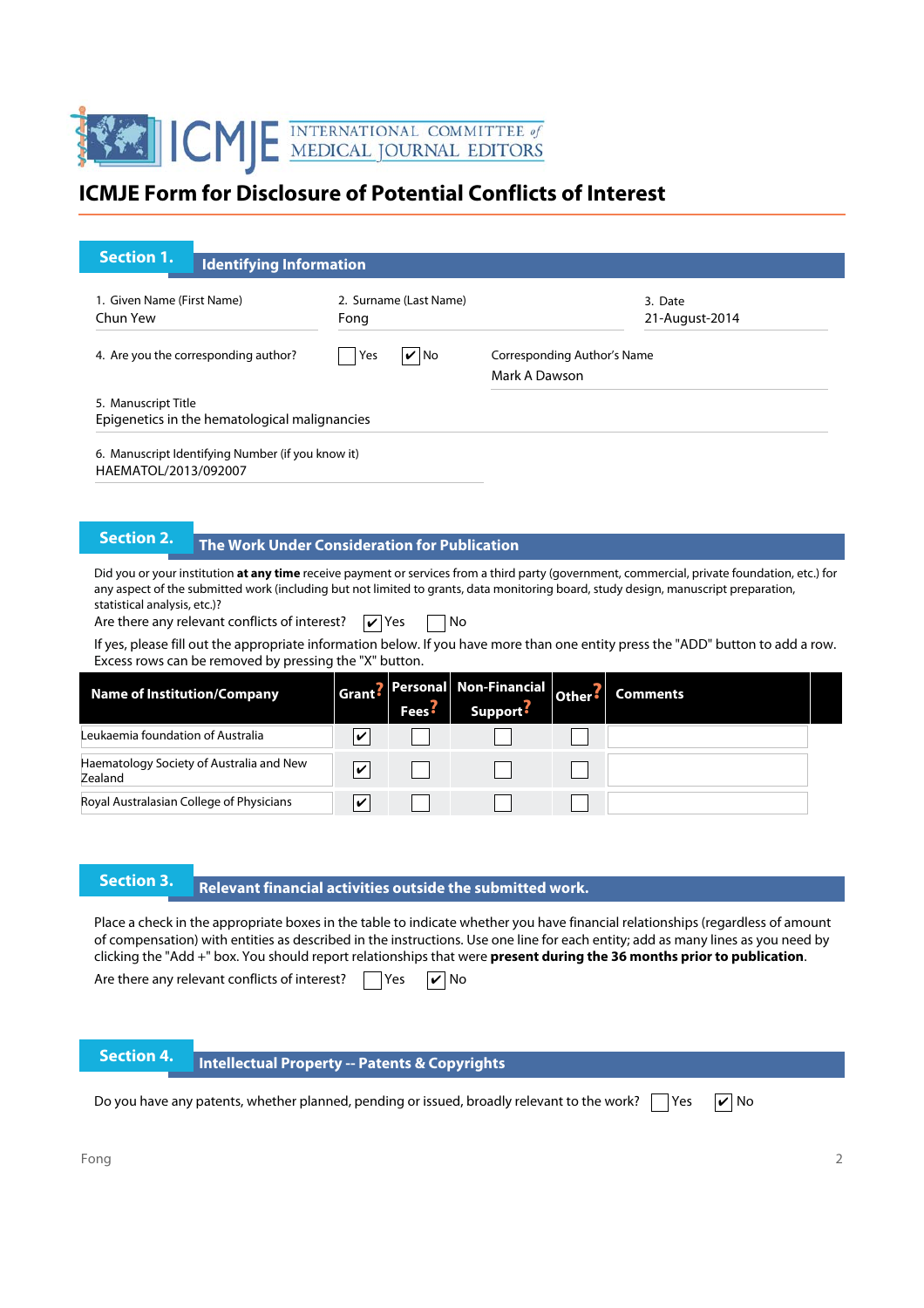

## **Section 5.** Relationships not covered above

Are there other relationships or activities that readers could perceive to have influenced, or that give the appearance of potentially influencing, what you wrote in the submitted work?

 $\Box$  Yes, the following relationships/conditions/circumstances are present (explain below):

 $\boxed{\mathbf{v}}$  No other relationships/conditions/circumstances that present a potential conflict of interest

At the time of manuscript acceptance, journals will ask authors to confirm and, if necessary, update their disclosure statements. On occasion, journals may ask authors to disclose further information about reported relationships.

## **Disclosure Statement Section 6.**

Based on the above disclosures, this form will automatically generate a disclosure statement, which will appear in the box below.

Dr. Fong reports grants from Leukaemia foundation of Australia, grants from Haematology Society of Australia and New Zealand, grants from Royal Australasian College of Physicians, during the conduct of the study; .

#### **Evaluation and Feedback**

Please visit http://www.icmje.org/cgi-bin/feedback to provide feedback on your experience with completing this form.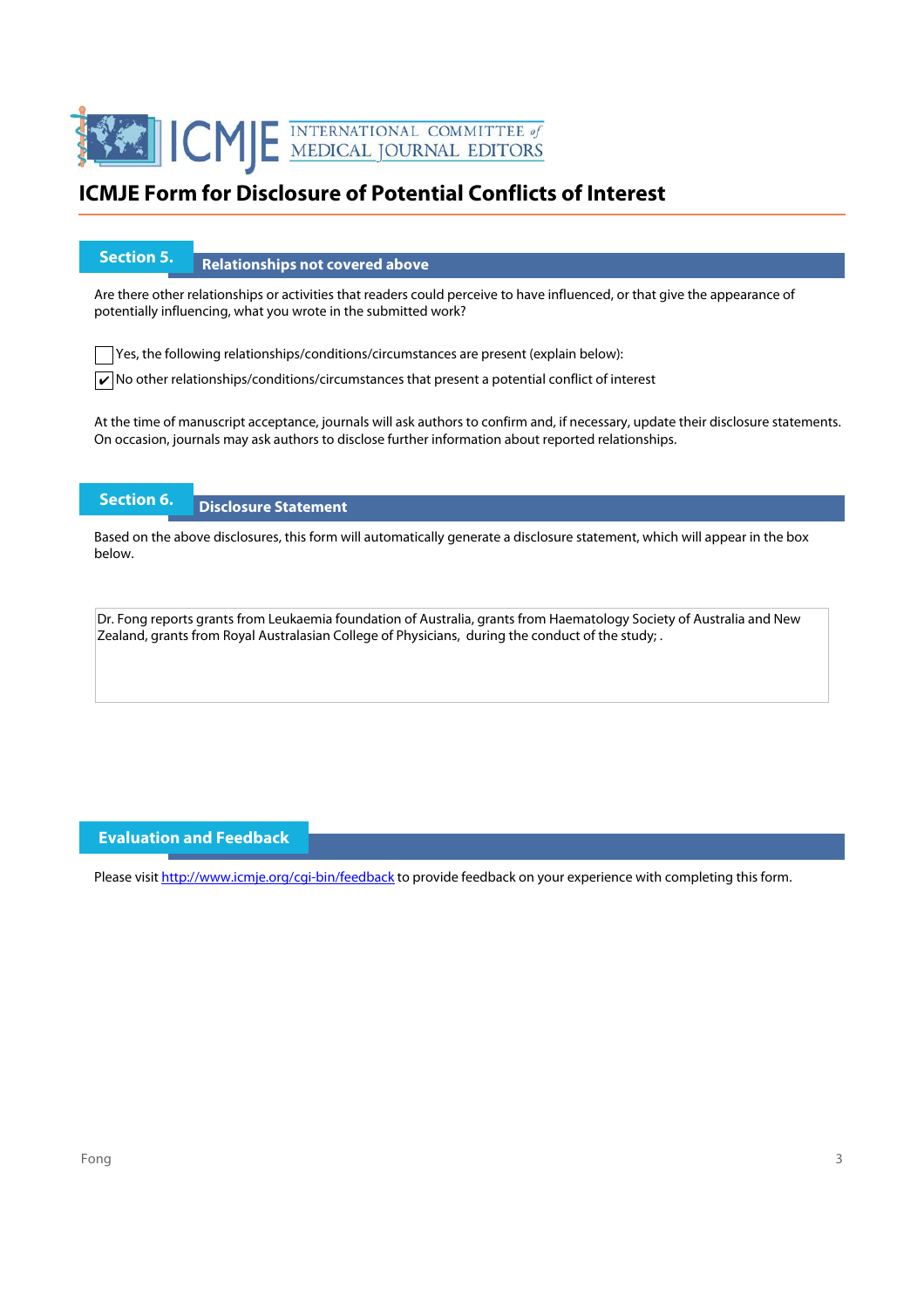

#### **Instructions**

**2.**

**The purpose of this form is to provide readers of your manuscript with information about your other interests that could influence how they receive and understand your work. The form is designed to be completed electronically and stored electronically. It contains programming that allows appropriate data display. Each author should submit a separate form and is responsible for the accuracy and completeness of the submitted information. The form is in six parts.** 

#### **Identifying information. 1.**

## **The work under consideration for publication.**

This section asks for information about the work that you have submitted for publication. The time frame for this reporting is that of the work itself, from the initial conception and planning to the present. The requested information is about resources that you received, either directly or indirectly (via your institution), to enable you to complete the work. Checking "No" means that you did the work without receiving any financial support from any third party -- that is, the work was supported by funds from the same institution that pays your salary and that institution did not receive third-party funds with which to pay you. If you or your institution received funds from a third party to support the work, such as a government granting agency, charitable foundation or commercial sponsor, check "Yes".

#### **Relevant financial activities outside the submitted work. 3.**

This section asks about your financial relationships with entities in the bio-medical arena that could be perceived to influence, or that give the appearance of potentially influencing, what you wrote in the submitted work. You should disclose interactions with ANY entity that could be considered broadly relevant to the work. For example, if your article is about testing an epidermal growth factor receptor (EGFR) antagonist in lung cancer, you should report all associations with entities pursuing diagnostic or therapeutic strategies in cancer in general, not just in the area of EGFR or lung cancer.

Report all sources of revenue paid (or promised to be paid) directly to you or your institution on your behalf over the 36 months prior to submission of the work. This should include all monies from sources with relevance to the submitted work, not just monies from the entity that sponsored the research. Please note that your interactions with the work's sponsor that are outside the submitted work should also be listed here. If there is any question, it is usually better to disclose a relationship than not to do so.

 For grants you have received for work outside the submitted work, you should disclose support ONLY from entities that could be perceived to be affected financially by the published work, such as drug companies, or foundations supported by entities that could be perceived to have a financial stake in the outcome. Public funding sources, such as government agencies, charitable foundations or academic institutions, need not be disclosed. For example, if a government agency sponsored a study in which you have been involved and drugs were provided by a pharmaceutical company, you need only list the pharmaceutical company.

### **Intellectual Property.**

This section asks about patents and copyrights, whether pending, issued, licensed and/or receiving royalties.

#### **Relationships not covered above.**

Use this section to report other relationships or activities that readers could perceive to have influenced, or that give the appearance of potentially influencing, what you wrote in the submitted work.

#### **Definitions.**

**Entity:** government agency, foundation, commercial sponsor, academic institution, etc.

**Grant:** A grant from an entity, generally [but not always] paid to your organization

**Personal Fees:** Monies paid to you for services rendered, generally honoraria, royalties, or fees for consulting , lectures, speakers bureaus, expert testimony, employment, or other affiliations

**Non-Financial Support:** Examples include drugs/equipment supplied by the entity, travel paid by the entity, writing assistance, administrative support, etc**.**

**Other:** Anything not covered under the previous three boxes **Pending:** The patent has been filed but not issued **Issued:** The patent has been issued by the agency **Licensed:** The patent has been licensed to an entity, whether earning royalties or not **Royalties:** Funds are coming in to you or your institution due to your patent

Morison 1

**4.**

**5.**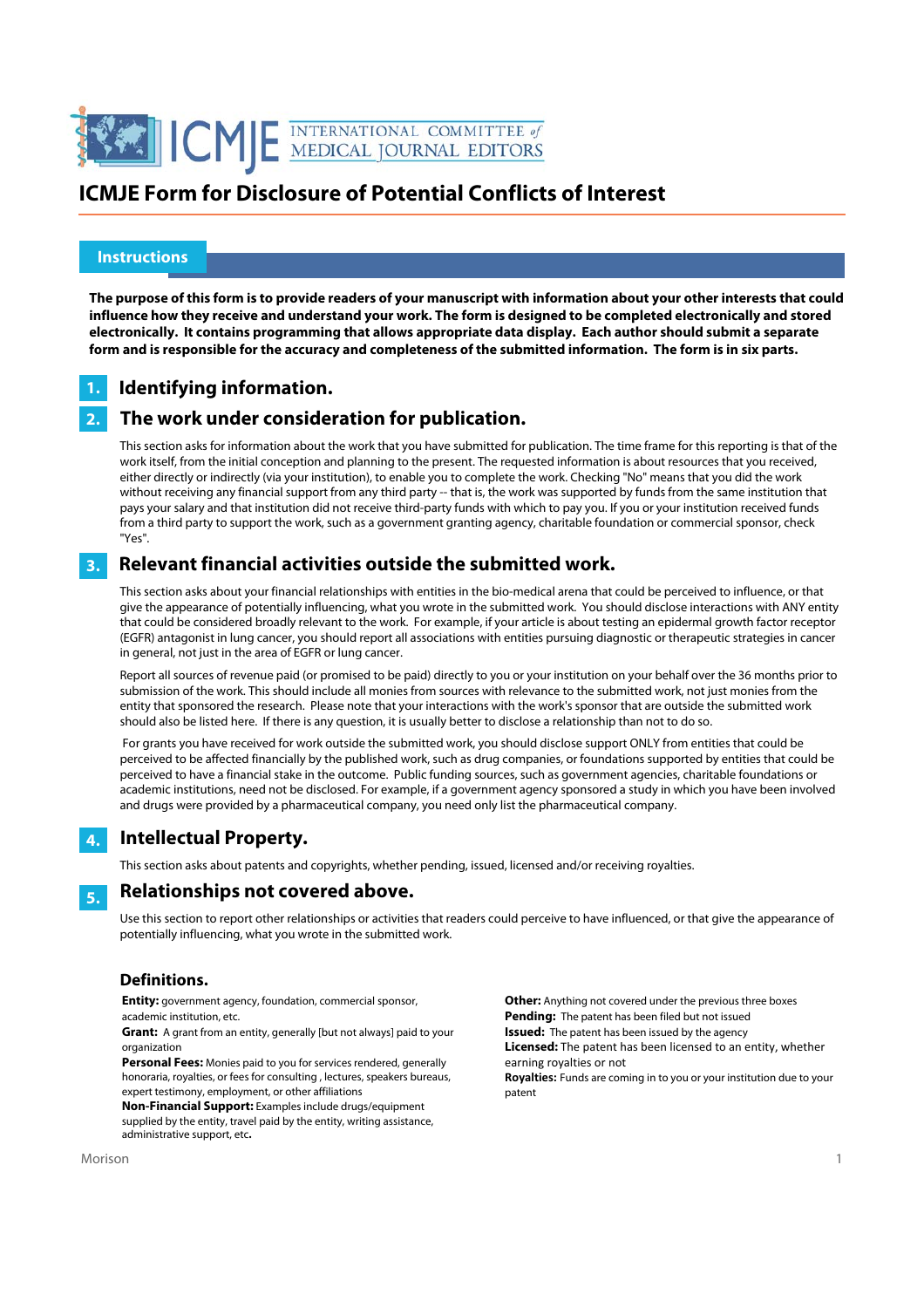

| <b>Section 1.</b>                     |                                                           |                              |                            |                                                                                            |                                                                                                                                                                                                                                                                                                                                                                                             |  |
|---------------------------------------|-----------------------------------------------------------|------------------------------|----------------------------|--------------------------------------------------------------------------------------------|---------------------------------------------------------------------------------------------------------------------------------------------------------------------------------------------------------------------------------------------------------------------------------------------------------------------------------------------------------------------------------------------|--|
|                                       | <b>Identifying Information</b>                            |                              |                            |                                                                                            |                                                                                                                                                                                                                                                                                                                                                                                             |  |
| 1. Given Name (First Name)<br>Jessica |                                                           | Morison                      | 2. Surname (Last Name)     |                                                                                            | 3. Date<br>21-August-2014                                                                                                                                                                                                                                                                                                                                                                   |  |
| 4. Are you the corresponding author?  |                                                           | $ \boldsymbol{v} $ No<br>Yes |                            | Corresponding Author's Name<br>Mark A Dawson                                               |                                                                                                                                                                                                                                                                                                                                                                                             |  |
| 5. Manuscript Title                   | Epigenetics in the hematological malignancies             |                              |                            |                                                                                            |                                                                                                                                                                                                                                                                                                                                                                                             |  |
| HAEMATOL/2013/092007                  | 6. Manuscript Identifying Number (if you know it)         |                              |                            |                                                                                            |                                                                                                                                                                                                                                                                                                                                                                                             |  |
| <b>Section 2.</b>                     |                                                           |                              |                            |                                                                                            |                                                                                                                                                                                                                                                                                                                                                                                             |  |
|                                       | The Work Under Consideration for Publication              |                              |                            |                                                                                            |                                                                                                                                                                                                                                                                                                                                                                                             |  |
| statistical analysis, etc.)?          | Are there any relevant conflicts of interest?             | Yes                          | $\boldsymbol{\nu}$<br>  No |                                                                                            | Did you or your institution at any time receive payment or services from a third party (government, commercial, private foundation, etc.) for<br>any aspect of the submitted work (including but not limited to grants, data monitoring board, study design, manuscript preparation,                                                                                                        |  |
|                                       |                                                           |                              |                            |                                                                                            |                                                                                                                                                                                                                                                                                                                                                                                             |  |
| <b>Section 3.</b>                     | Relevant financial activities outside the submitted work. |                              |                            |                                                                                            |                                                                                                                                                                                                                                                                                                                                                                                             |  |
|                                       | Are there any relevant conflicts of interest?             | Yes                          | $\boldsymbol{\nu}$<br>No   |                                                                                            | Place a check in the appropriate boxes in the table to indicate whether you have financial relationships (regardless of amount<br>of compensation) with entities as described in the instructions. Use one line for each entity; add as many lines as you need by<br>clicking the "Add +" box. You should report relationships that were present during the 36 months prior to publication. |  |
|                                       |                                                           |                              |                            |                                                                                            |                                                                                                                                                                                                                                                                                                                                                                                             |  |
| <b>Section 4.</b>                     | <b>Intellectual Property -- Patents &amp; Copyrights</b>  |                              |                            |                                                                                            |                                                                                                                                                                                                                                                                                                                                                                                             |  |
|                                       |                                                           |                              |                            | Do you have any patents, whether planned, pending or issued, broadly relevant to the work? | $\nu$ No<br>Yes                                                                                                                                                                                                                                                                                                                                                                             |  |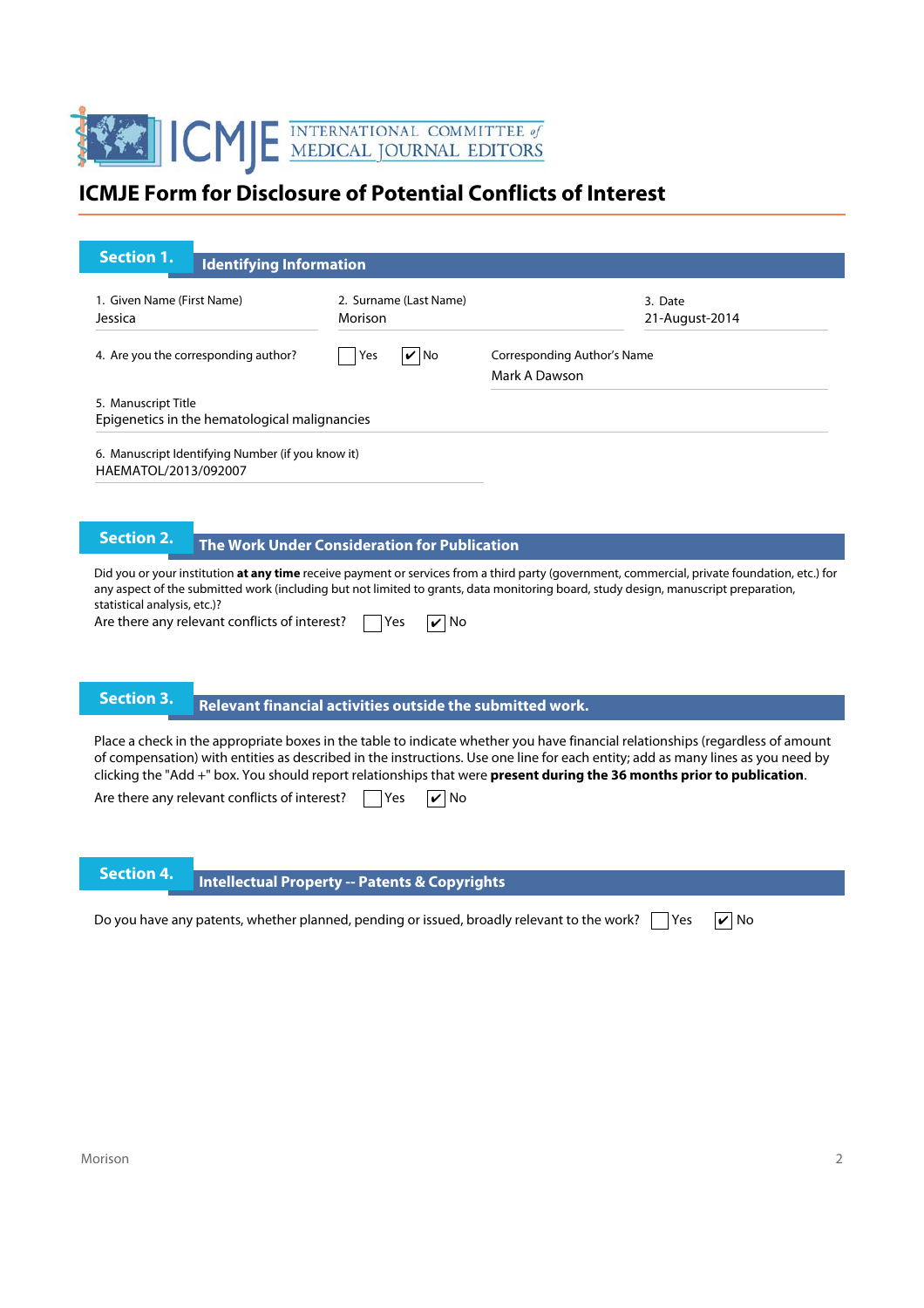

## **Section 5.** Relationships not covered above

Are there other relationships or activities that readers could perceive to have influenced, or that give the appearance of potentially influencing, what you wrote in the submitted work?

 $\Box$  Yes, the following relationships/conditions/circumstances are present (explain below):

 $\boxed{\mathbf{v}}$  No other relationships/conditions/circumstances that present a potential conflict of interest

At the time of manuscript acceptance, journals will ask authors to confirm and, if necessary, update their disclosure statements. On occasion, journals may ask authors to disclose further information about reported relationships.

## **Disclosure Statement Section 6.**

Based on the above disclosures, this form will automatically generate a disclosure statement, which will appear in the box below.

Dr. Morison has nothing to disclose.

### **Evaluation and Feedback**

Please visit http://www.icmje.org/cgi-bin/feedback to provide feedback on your experience with completing this form.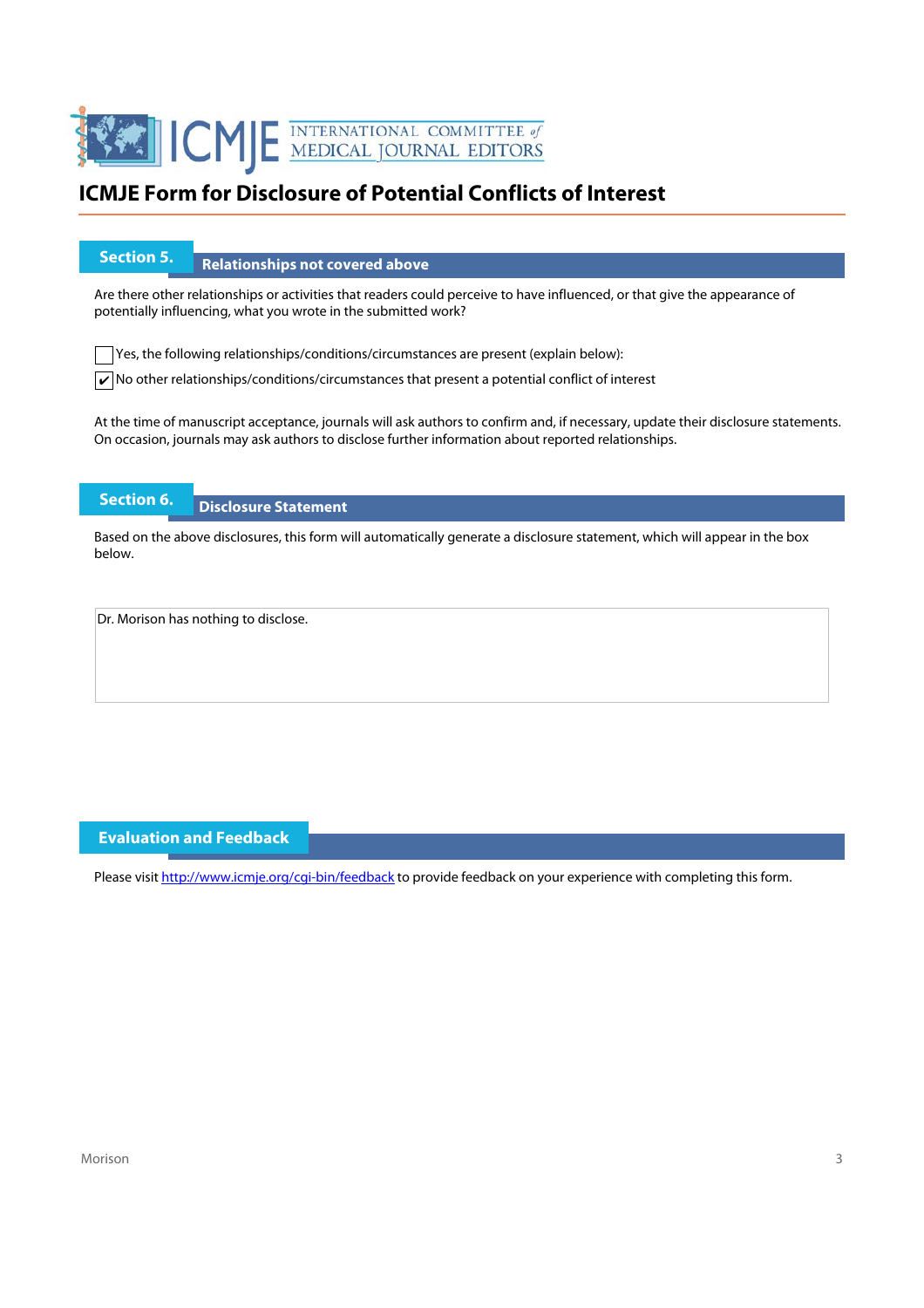

#### **Instructions**

**2.**

**The purpose of this form is to provide readers of your manuscript with information about your other interests that could influence how they receive and understand your work. The form is designed to be completed electronically and stored electronically. It contains programming that allows appropriate data display. Each author should submit a separate form and is responsible for the accuracy and completeness of the submitted information. The form is in six parts.** 

#### **Identifying information. 1.**

## **The work under consideration for publication.**

This section asks for information about the work that you have submitted for publication. The time frame for this reporting is that of the work itself, from the initial conception and planning to the present. The requested information is about resources that you received, either directly or indirectly (via your institution), to enable you to complete the work. Checking "No" means that you did the work without receiving any financial support from any third party -- that is, the work was supported by funds from the same institution that pays your salary and that institution did not receive third-party funds with which to pay you. If you or your institution received funds from a third party to support the work, such as a government granting agency, charitable foundation or commercial sponsor, check "Yes".

#### **Relevant financial activities outside the submitted work. 3.**

This section asks about your financial relationships with entities in the bio-medical arena that could be perceived to influence, or that give the appearance of potentially influencing, what you wrote in the submitted work. You should disclose interactions with ANY entity that could be considered broadly relevant to the work. For example, if your article is about testing an epidermal growth factor receptor (EGFR) antagonist in lung cancer, you should report all associations with entities pursuing diagnostic or therapeutic strategies in cancer in general, not just in the area of EGFR or lung cancer.

Report all sources of revenue paid (or promised to be paid) directly to you or your institution on your behalf over the 36 months prior to submission of the work. This should include all monies from sources with relevance to the submitted work, not just monies from the entity that sponsored the research. Please note that your interactions with the work's sponsor that are outside the submitted work should also be listed here. If there is any question, it is usually better to disclose a relationship than not to do so.

 For grants you have received for work outside the submitted work, you should disclose support ONLY from entities that could be perceived to be affected financially by the published work, such as drug companies, or foundations supported by entities that could be perceived to have a financial stake in the outcome. Public funding sources, such as government agencies, charitable foundations or academic institutions, need not be disclosed. For example, if a government agency sponsored a study in which you have been involved and drugs were provided by a pharmaceutical company, you need only list the pharmaceutical company.

### **Intellectual Property.**

This section asks about patents and copyrights, whether pending, issued, licensed and/or receiving royalties.

#### **Relationships not covered above.**

Use this section to report other relationships or activities that readers could perceive to have influenced, or that give the appearance of potentially influencing, what you wrote in the submitted work.

#### **Definitions.**

**Entity:** government agency, foundation, commercial sponsor, academic institution, etc.

**Grant:** A grant from an entity, generally [but not always] paid to your organization

**Personal Fees:** Monies paid to you for services rendered, generally honoraria, royalties, or fees for consulting , lectures, speakers bureaus, expert testimony, employment, or other affiliations

**Non-Financial Support:** Examples include drugs/equipment supplied by the entity, travel paid by the entity, writing assistance, administrative support, etc**.**

**Other:** Anything not covered under the previous three boxes **Pending:** The patent has been filed but not issued **Issued:** The patent has been issued by the agency **Licensed:** The patent has been licensed to an entity, whether earning royalties or not **Royalties:** Funds are coming in to you or your institution due to your patent

Dawson 1

**4.**

**5.**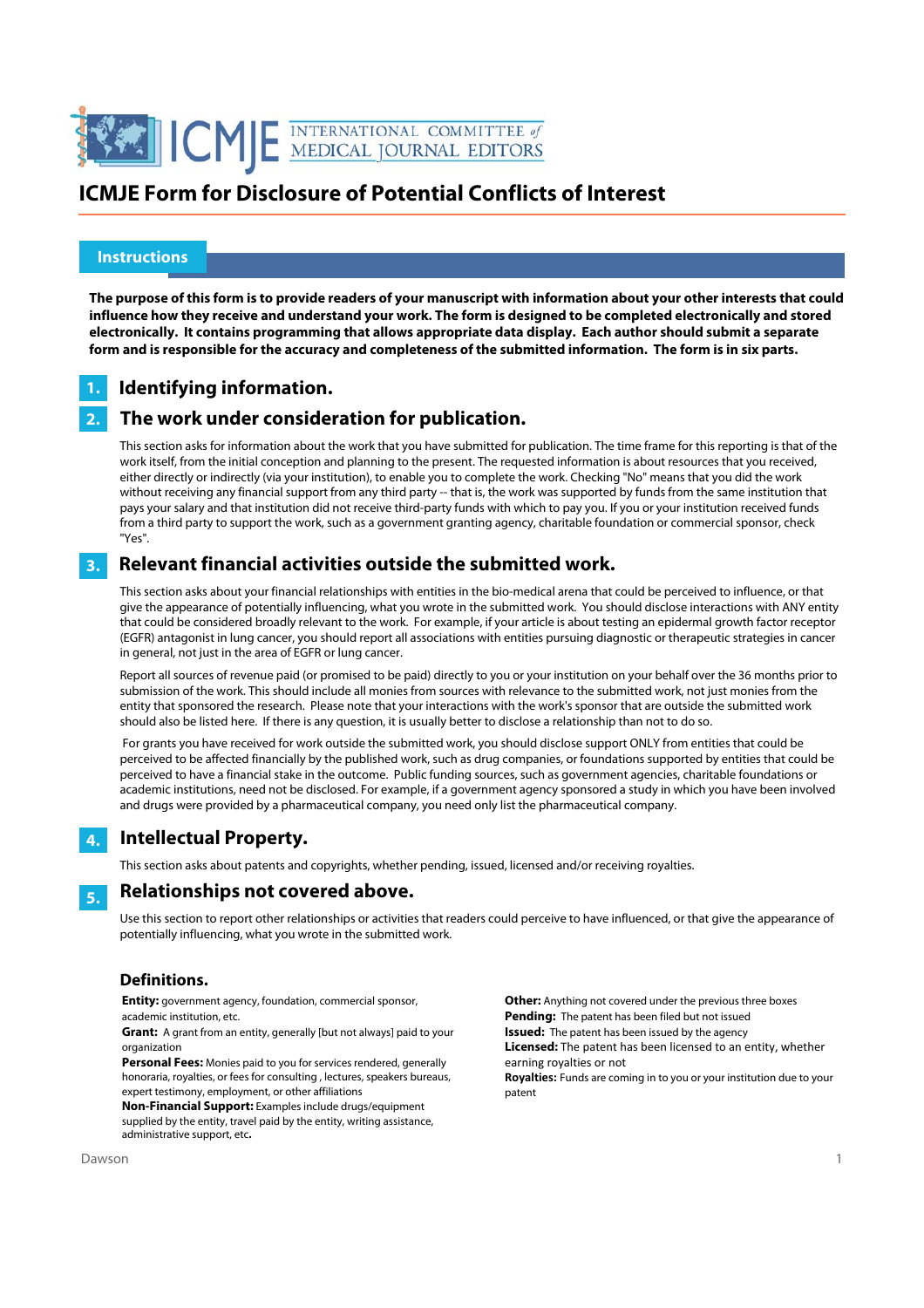

| <b>Section 1.</b>                    | <b>Identifying Information</b>                    |                                  |                           |
|--------------------------------------|---------------------------------------------------|----------------------------------|---------------------------|
| 1. Given Name (First Name)<br>Mark A |                                                   | 2. Surname (Last Name)<br>Dawson | 3. Date<br>21-August-2014 |
| 4. Are you the corresponding author? |                                                   | $ v $ Yes<br>i No                |                           |
| 5. Manuscript Title                  | Epigenetics in the hematological malignancies     |                                  |                           |
| HAEMATOL/2013/092007                 | 6. Manuscript Identifying Number (if you know it) |                                  |                           |

## **The Work Under Consideration for Publication**

Did you or your institution **at any time** receive payment or services from a third party (government, commercial, private foundation, etc.) for any aspect of the submitted work (including but not limited to grants, data monitoring board, study design, manuscript preparation, statistical analysis, etc.)?

Are there any relevant conflicts of interest?  $\boxed{\mathbf{v}}$  Yes  $\boxed{\phantom{0}}$  No

If yes, please fill out the appropriate information below. If you have more than one entity press the "ADD" button to add a row. Excess rows can be removed by pressing the "X" button.

| <b>Name of Institution/Company</b>                          |                            | Fees: | Grant? Personal Non-Financial<br>Support <sup>:</sup> | $ $ Other $\leq$ | <b>Comments</b> |  |
|-------------------------------------------------------------|----------------------------|-------|-------------------------------------------------------|------------------|-----------------|--|
| Leukaemia foundation of Australia                           | $\boldsymbol{\mathcal{U}}$ |       |                                                       |                  |                 |  |
| National Health and Medical Research Council<br>(Australia) | V                          |       |                                                       |                  |                 |  |
| Veski Innovation Fellowship                                 | ✓                          |       |                                                       |                  |                 |  |
| Herman Clinical Fellowship                                  | ✓                          |       |                                                       |                  |                 |  |

## **Relevant financial activities outside the submitted work. Section 3. Propendig activities**

Place a check in the appropriate boxes in the table to indicate whether you have financial relationships (regardless of amount of compensation) with entities as described in the instructions. Use one line for each entity; add as many lines as you need by clicking the "Add +" box. You should report relationships that were **present during the 36 months prior to publication**.

Are there any relevant conflicts of interest?  $\Box$  Yes  $\Box$  No